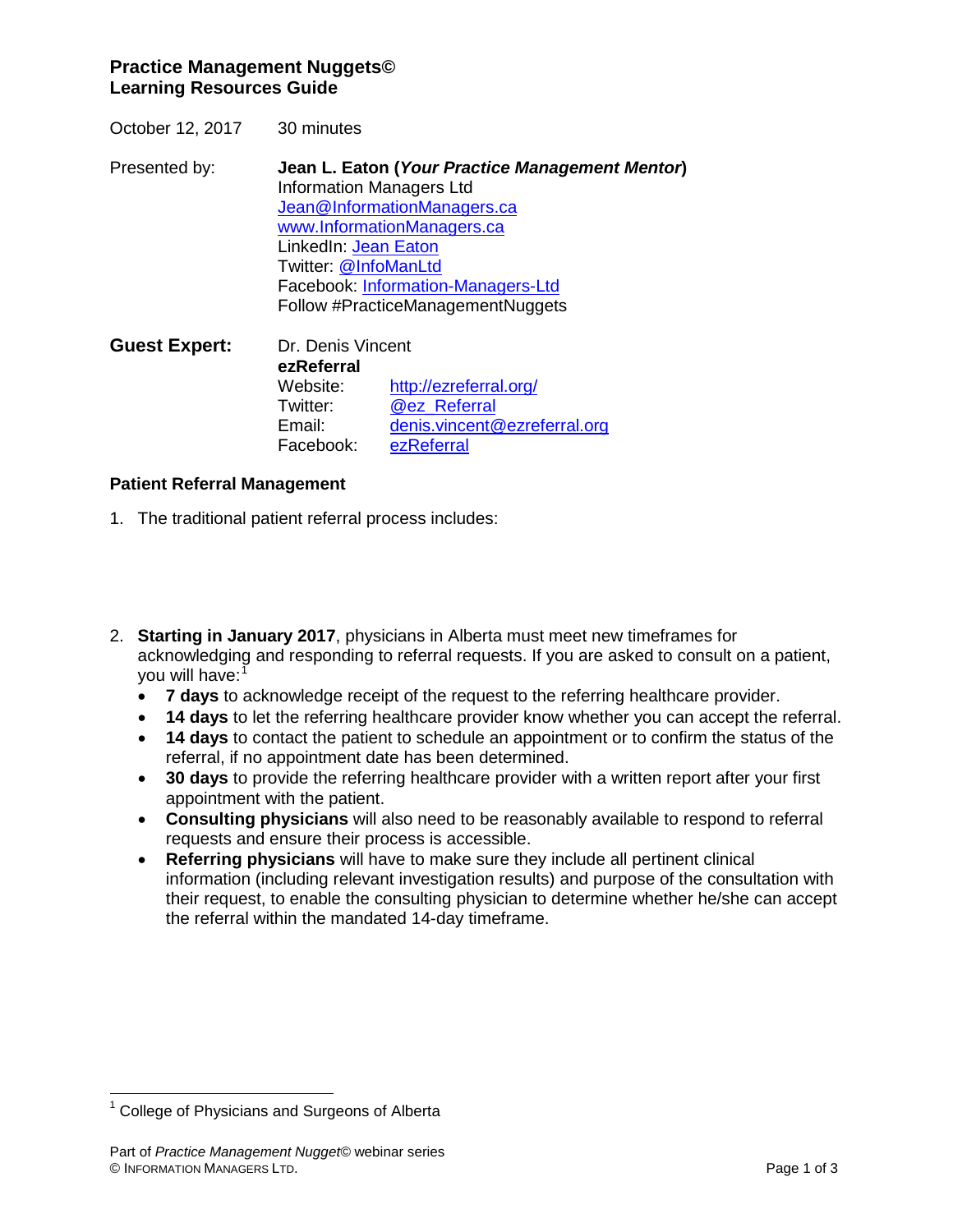# 3. **ezReferral Workflow**

# ezReferral Workflow



# 4. ezReferral Project Management Time Line